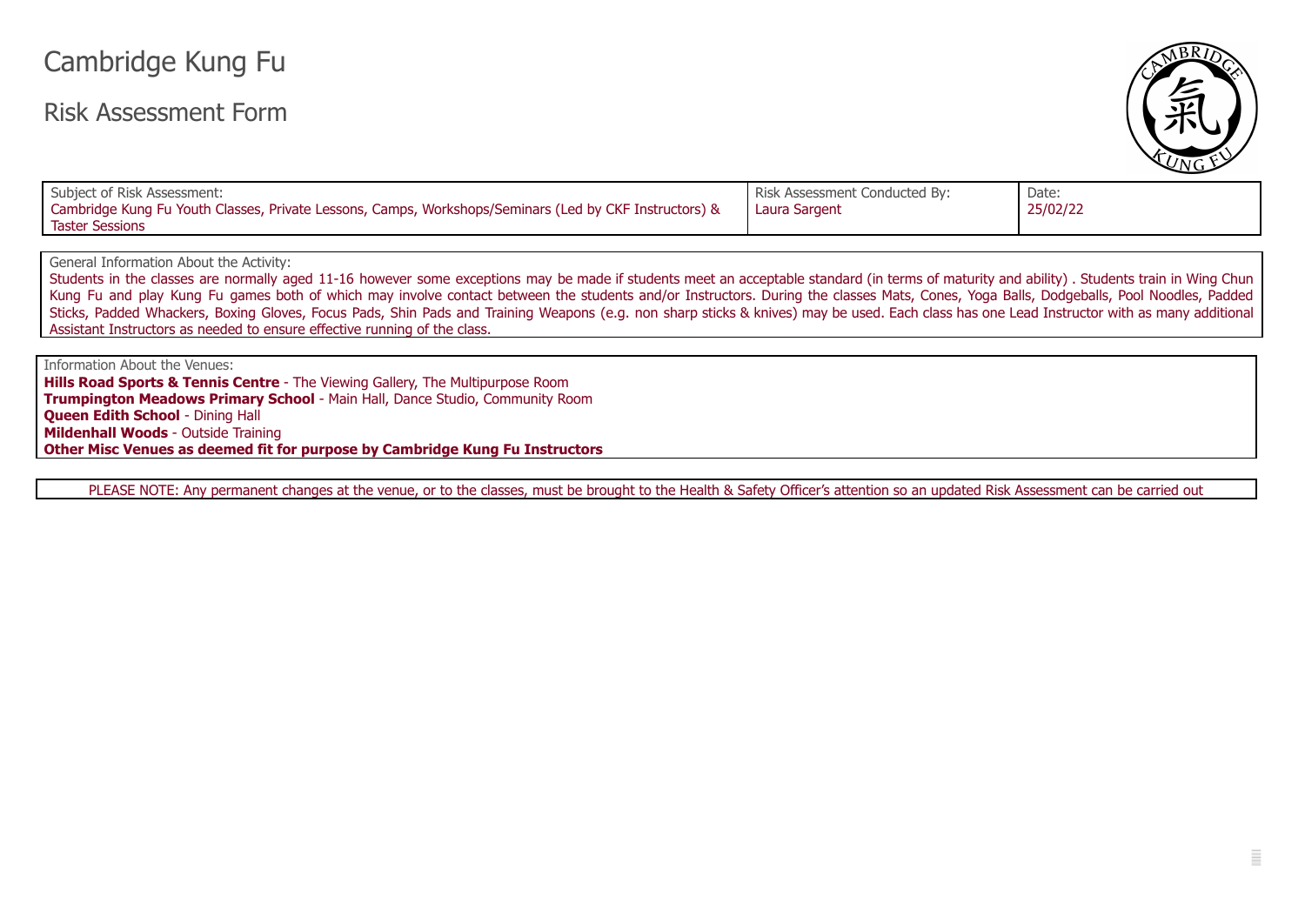| <b>Hazard?</b>                                                | <b>Who Might be</b><br>Harmed?             | <b>Risk</b><br>Level? | <b>Control Measures?</b>                                                                                                                                                                                                                                                                                                                                                                                                                                                                                                                                                                                                                                                                                                                                                                                                                                                                                                                                                                | <b>Actioned By?</b>                              | When?            | <b>Revised</b><br><b>Risk</b> |
|---------------------------------------------------------------|--------------------------------------------|-----------------------|-----------------------------------------------------------------------------------------------------------------------------------------------------------------------------------------------------------------------------------------------------------------------------------------------------------------------------------------------------------------------------------------------------------------------------------------------------------------------------------------------------------------------------------------------------------------------------------------------------------------------------------------------------------------------------------------------------------------------------------------------------------------------------------------------------------------------------------------------------------------------------------------------------------------------------------------------------------------------------------------|--------------------------------------------------|------------------|-------------------------------|
|                                                               |                                            |                       |                                                                                                                                                                                                                                                                                                                                                                                                                                                                                                                                                                                                                                                                                                                                                                                                                                                                                                                                                                                         |                                                  |                  | Level?                        |
| Slips, Trips, Falls Resulting in<br>Injury                    | Instructors, Students<br>and/or Spectators | Medium                | - Inspect condition of flooring and check for damage<br>- Ensure any dangerous areas are cordoned off and/or adapt the class<br>plan accordingly<br>- Report any maintenance defects where applicable<br>- Inspect cleanliness of floor; sweep if necessary and/or report any<br>issues where applicable<br>- Ensure all personal possessions are stored appropriately (i.e. tidily<br>and/or away from training area where possible)<br>- Ensure exits and walkways are kept clear of equipment and other<br>obstacles<br>- Ensure training mats do not overlap when in use<br>- Ensure training mats and equipment are stored away from the<br>training area (where possible) when not in use<br>- Ensure students and Instructors are wearing suitable footwear<br>- Ensure any spillages are cordoned off and cleaned up immediately<br>(contact a caretaker if available/necessary)<br>- Ensure students are only permitted to climb approved equipment<br>(and under supervision) | Instructors,<br>Students,<br>Spectators          | Every Lesson     | Low                           |
| <b>Faulty Fixtures/Fittings</b><br>Resulting in Injury        | Instructors, Students<br>and/or Spectators | Medium                | - Inspect condition of lighting and check for obvious damage (specific<br>attention should be given to theatrical lights where applicable)<br>- Inspect any other permanent fixtures such as Heaters/Radiators,<br>Artwork, Noticeboards/Whiteboards etc. and check for obvious<br>damage<br>- Assess whether the class can continue if dangerous fixtures/fittings<br>are discovered<br>- Report any maintenance defects where applicable                                                                                                                                                                                                                                                                                                                                                                                                                                                                                                                                              | Instructors                                      | Every Lesson     | Low                           |
| Poor Storage of Equipment<br>Resulting in Damage or<br>Injury | Instructors, Students<br>and/or Spectators | Medium                | - Ensure all equipment/furniture (inc. Soft Play, Climbing Towers,<br>Chairs etc.) are stacked at a safe height, in a secure and balanced<br>way and away from the training area (where possible)<br>- Ensure exits and walkways are kept clear of equipment and other<br>obstacles<br>- Ensure equipment is stored appropriately to avoid long term damage<br>when not in use<br>- Ensure training mats and equipment are stored away from the<br>training area (where possible) when not in use<br>- Ensure any large 'roll out' mats are stored in such a way as to avoid<br>them falling<br>- Ensure any larger pieces of equipment are carried/moved safely by<br>Instructors only, unless students are specifically supervised/instructed                                                                                                                                                                                                                                         | Instructors,<br>Students                         | Every Lesson     | Low                           |
| Defective Training Equipment<br>Resulting in Injury           | Instructors and/or<br>Students             | Medium                | - Inspect all equipment regularly for damage<br>- Ensure any defective/dangerous equipment is removed from use<br>immediately<br>- Report any faulty equipment                                                                                                                                                                                                                                                                                                                                                                                                                                                                                                                                                                                                                                                                                                                                                                                                                          | Line Mangers,<br>Instructors,<br><b>Students</b> | Whenever<br>Used | Low                           |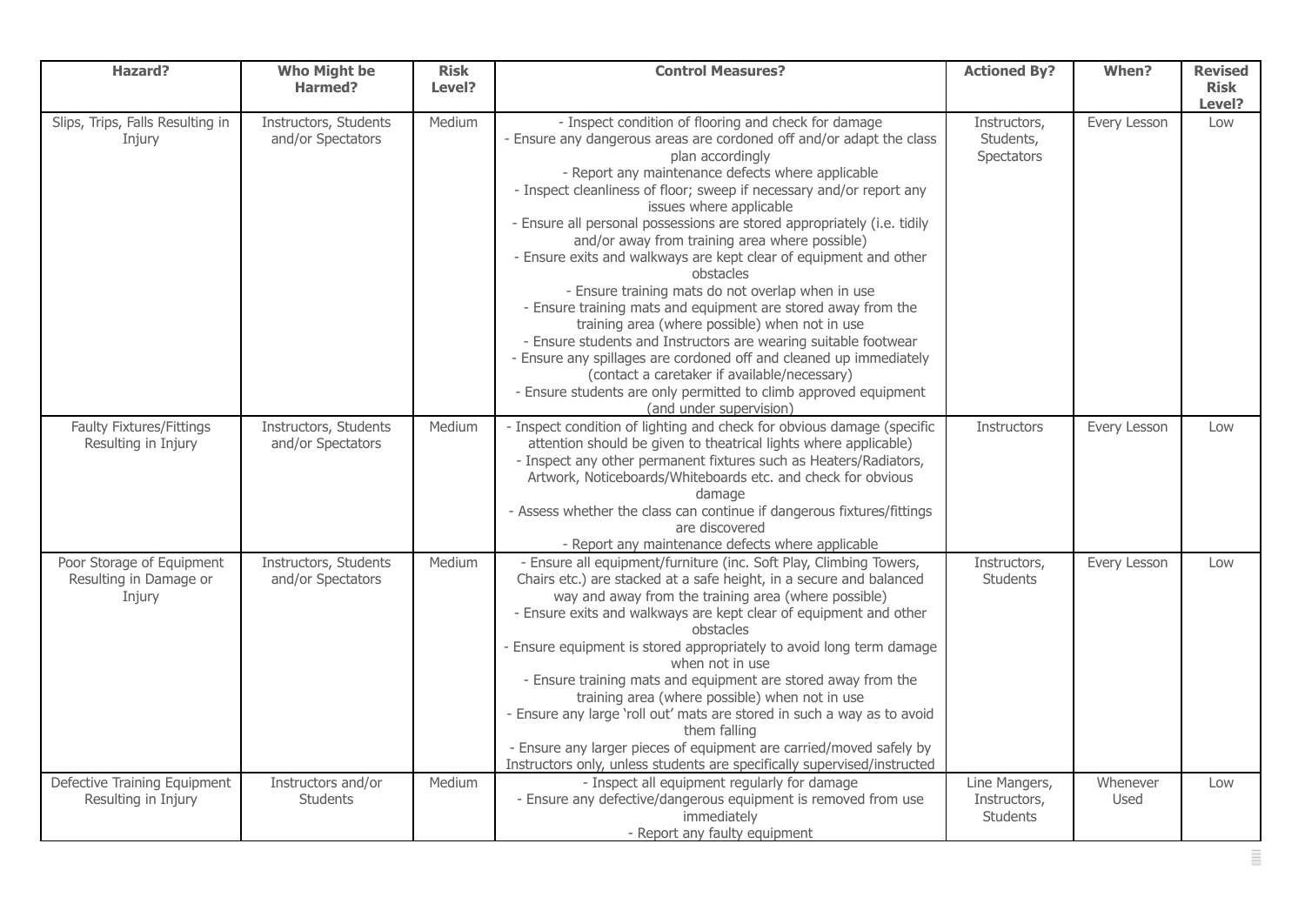|                                                                                                                                                                                      |                                            |        | - Line Managers to ensure all equipment is properly maintained (and                                                                                                                                                                                                                                                                                                                                                                                                                                                                                                                                                                                                                                                                                                                                                                                                                                                                                                                                                                                                                                                                                                                                                                                                                                                                                                        |                                                  |                  |     |
|--------------------------------------------------------------------------------------------------------------------------------------------------------------------------------------|--------------------------------------------|--------|----------------------------------------------------------------------------------------------------------------------------------------------------------------------------------------------------------------------------------------------------------------------------------------------------------------------------------------------------------------------------------------------------------------------------------------------------------------------------------------------------------------------------------------------------------------------------------------------------------------------------------------------------------------------------------------------------------------------------------------------------------------------------------------------------------------------------------------------------------------------------------------------------------------------------------------------------------------------------------------------------------------------------------------------------------------------------------------------------------------------------------------------------------------------------------------------------------------------------------------------------------------------------------------------------------------------------------------------------------------------------|--------------------------------------------------|------------------|-----|
|                                                                                                                                                                                      |                                            |        | tested where appropriate), repaired or replaced                                                                                                                                                                                                                                                                                                                                                                                                                                                                                                                                                                                                                                                                                                                                                                                                                                                                                                                                                                                                                                                                                                                                                                                                                                                                                                                            |                                                  |                  |     |
| Misuse of Training Equipment<br>Resulting in Injury                                                                                                                                  | Instructors, Students<br>and/or Spectators | Medium | - Ensure students are instructed as to when, and how, to use<br>equipment appropriately<br>- Ensure equipment is only used in the manner prescribed by<br>Cambridge Kung Fu<br>- Ensure students are not left unsupervised with equipment (especially<br>the non-padded training weapons)<br>- Instructors may ask fellow Instructors, or students, that they feel<br>are acting in a manner likely to cause injury, to stop                                                                                                                                                                                                                                                                                                                                                                                                                                                                                                                                                                                                                                                                                                                                                                                                                                                                                                                                               | Instructors,<br><b>Students</b>                  | Whenever<br>Used | Low |
| <b>Ball Games Causing Damage</b><br>to the Training Space and/or<br>Injury<br>(inc. Lighting or Ceiling Tile<br>Damage or Falling,<br><b>Equipment Falling/Being</b><br>Knocked Over | Instructors, Students<br>and/or Spectators | Medium | - Inspect training space for potential hazards (especially Low Hanging<br>Lights, Low Ceilings and Projectors) and adapt the class plan<br>accordingly<br>- Ensure Yoga Balls are properly inflated<br>- Ensure Balls are generally only used by appropriately trained<br>Instructors (unless students are specifically supervised/instructed)<br>- Class Leaders to ensure Instructors are trained in the appropriate<br>use of the Balls i.e. proper control/power<br>- Ensure students are instructed as to when, and how, to use Balls<br>appropriately<br>- Ensure students are not left unsupervised with the Balls<br>- Instructors may ask fellow Instructors, or students, that they feel<br>are acting in a manner likely to cause injury, to stop                                                                                                                                                                                                                                                                                                                                                                                                                                                                                                                                                                                                               | Line Mangers,<br>Instructors,<br><b>Students</b> | Whenever<br>Used | Low |
| Collision with Objects or<br>Other Persons in Training<br>Resulting in Injury                                                                                                        | Instructors, Students<br>and/or Spectators | Medium | - Line Managers to ensure that class sizes kept at a safe level with an<br>appropriate number of instructors assigned to each class<br>- Ensure that there is adequate space to train for the planned<br>activities<br>- Be aware of changes to the normal training space (such as staging<br>being assembled) and adapt the class plan accordingly<br>- Inspect training area for potential hazards such as<br>Heaters/Radiators, Low Ceilings, Low Beams, Low Hanging Lights,<br>Sharp Corners, Wall Fixtures, Artwork, Noticeboards/Whiteboards and<br>any other Equipment/Furniture in the room and adapt the class plan<br>accordingly<br>- Inspect cleanliness of floor; sweep if necessary and/or report any<br>issues where applicable<br>- Ensure personal possessions are stored appropriately (i.e. tidily<br>and/or away from training area where possible)<br>- Ensure exits and walkways are kept clear of equipment and other<br>obstacles<br>- Ensure doors into the training space are closed wherever possible<br>- Ask spectators to watch at a safe distance<br>- Ensure mats do not overlap when in use<br>- Ensure training mats and equipment are stored away from the<br>training area when not in use<br>- Ensure students and Instructors are wearing suitable footwear<br>- Instructors may ask students, or fellow Instructors, that they feel | Line Managers,<br>Instructors,<br>Students       | Every Lesson     | Low |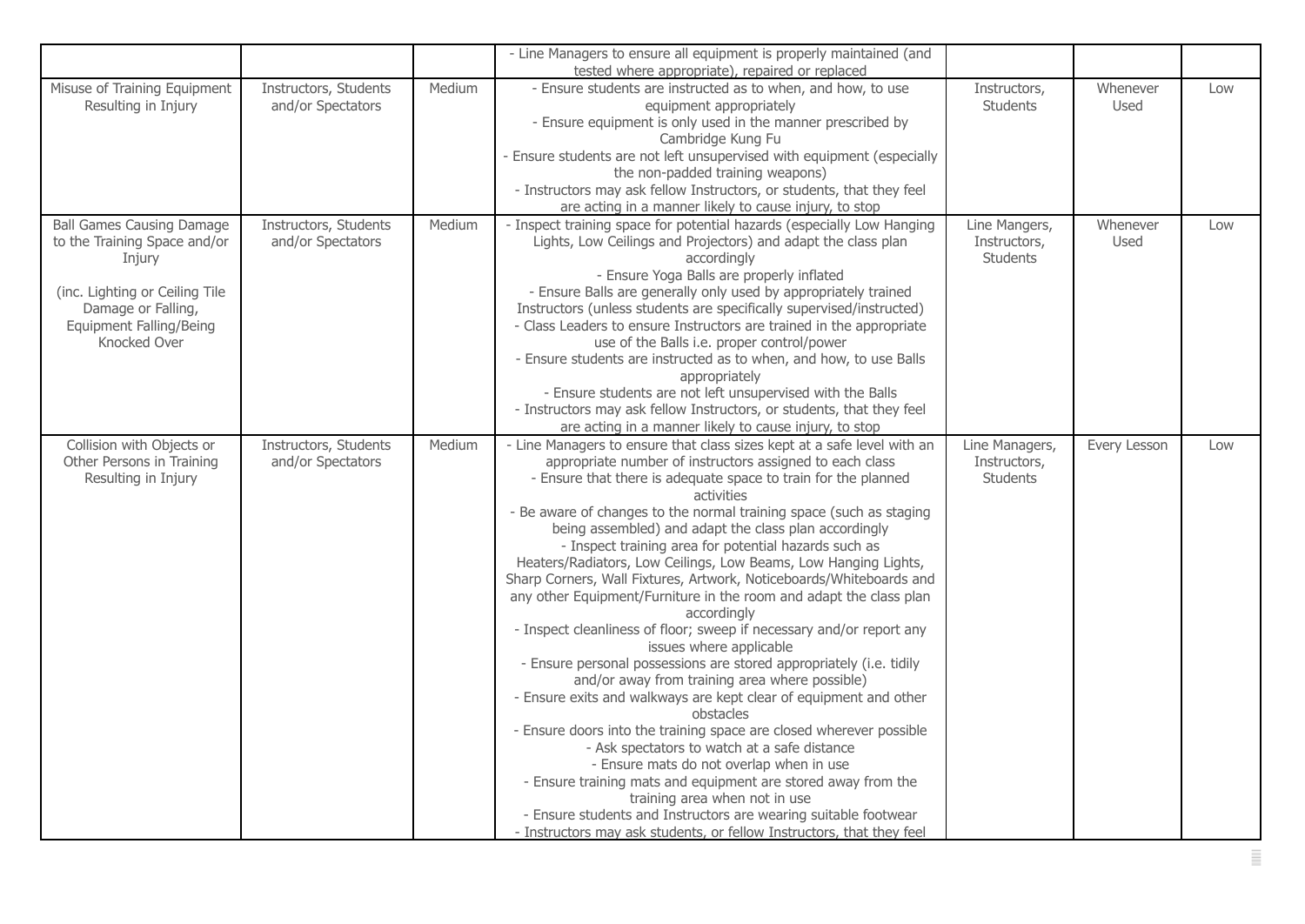|                                                                                                                                                                                                                                                        |                                       |        | are acting in a manner likely to cause injury, to stop                                                                                                                                                                                                                                                                                                                                                                                                                                                                                                                                                                                                                                                                                                                                                                                                                                                                                                                                                                                                                                                                                                                                                                                                                                                                                                                                                                                                                                                                                                                |                                                     |              |     |
|--------------------------------------------------------------------------------------------------------------------------------------------------------------------------------------------------------------------------------------------------------|---------------------------------------|--------|-----------------------------------------------------------------------------------------------------------------------------------------------------------------------------------------------------------------------------------------------------------------------------------------------------------------------------------------------------------------------------------------------------------------------------------------------------------------------------------------------------------------------------------------------------------------------------------------------------------------------------------------------------------------------------------------------------------------------------------------------------------------------------------------------------------------------------------------------------------------------------------------------------------------------------------------------------------------------------------------------------------------------------------------------------------------------------------------------------------------------------------------------------------------------------------------------------------------------------------------------------------------------------------------------------------------------------------------------------------------------------------------------------------------------------------------------------------------------------------------------------------------------------------------------------------------------|-----------------------------------------------------|--------------|-----|
| <b>Training Injuries</b><br>(inc. Sprains, Strains, Muscle<br>Aches, Superficial Cuts,<br>Scrapes, Grazes, Bruises,<br>Carpet Burns, Nose Bleeds,<br>Broken Bones, Dislocations,<br>Eye Injuries)                                                      | Instructors and/or<br><b>Students</b> | Medium | - Report any permanent changes to the room to a Line Manager ASAP<br>- Advise students to wear appropriate clothing<br>- Instructors to ensure they are wearing appropriate clothing<br>- Advise students (and Instructors) to remove any watches and<br>jewellery, or cover ear studs with surgical tape/plasters where<br>necessary<br>- Advise students (and Instructors) to tie back long hair where<br>necessary<br>- Advise students (and Instructors) to ensure finger nails are not too<br>long<br>- Ensure parents (and/or students) are asked to make Instructors<br>aware of any prior injuries or medical conditions<br>- All Leaders to ensure they have read their students' medical<br>information and carry this with them in their Class Folders<br>- Ensure planned activities are adapted for those with prior injuries or<br>medical conditions<br>- Ensure students understand how to train safely in the environment<br>they are in and monitor this<br>- Ask students to moderate their own behaviour in response to their<br>partners experience<br>- Instructors may ask students, or fellow Instructors, that they feel<br>are acting in a manner likely to cause injury, to stop<br>- Instructors may ask students, or fellow Instructors, to stop training if<br>they witness any distress<br>- Line Managers to ensure that at least one 'Emergency First Aid at<br>Work' Trained staff member is rota'd in each venue or that venue has<br>its own First Aider<br>- First Aid Trained Instructor/Staff Member to assess whether student | Line Managers,<br>Instructors,<br>Students, Parents | Every Lesson | Low |
| <b>Training Fatigue</b><br>(inc. Dehydration, Muscle<br>Fatigue, Sore/Stiff Joints,<br>Dizziness, Hyperventilation,<br>Nausea/Vomiting, Asthma<br>Attack,<br>Collapse/Unconsciousness<br>Seizures, Tummy<br>Aches/General Aches,<br>Headaches, Cramps) | Instructors and/or<br><b>Students</b> | Medium | should continue training after sustaining an injury<br>- Advise students to wear appropriate clothing<br>- Instructors to ensure they are wearing appropriate clothing<br>- Ensure parents (and/or students) are asked to make Instructors<br>aware of any prior injuries or medical conditions<br>- All Leaders to ensure they have read their students' medical<br>information and carry this with them in their Class Folders<br>- Ensure planned activities are adapted for those with prior injuries or<br>medical conditions<br>- Assess suitability of the planned activities for the class (taking into<br>consideration room and/or outside temperature, exertion levels,<br>student abilities)<br>- Encourage students to bring water to class and to drink regularly<br>during the session during the scheduled drinks breaks<br>- Encourage students to take additional breaks if needed<br>- Instructor may ask any students, or fellow Instructors, that they feel<br>is acting in a manner likely to cause injury, to stop<br>- Instructors may ask students, or fellow Instructors, to stop training if                                                                                                                                                                                                                                                                                                                                                                                                                                               | Line Managers,<br>Instructors,<br>Students, Parents | Every Lesson | Low |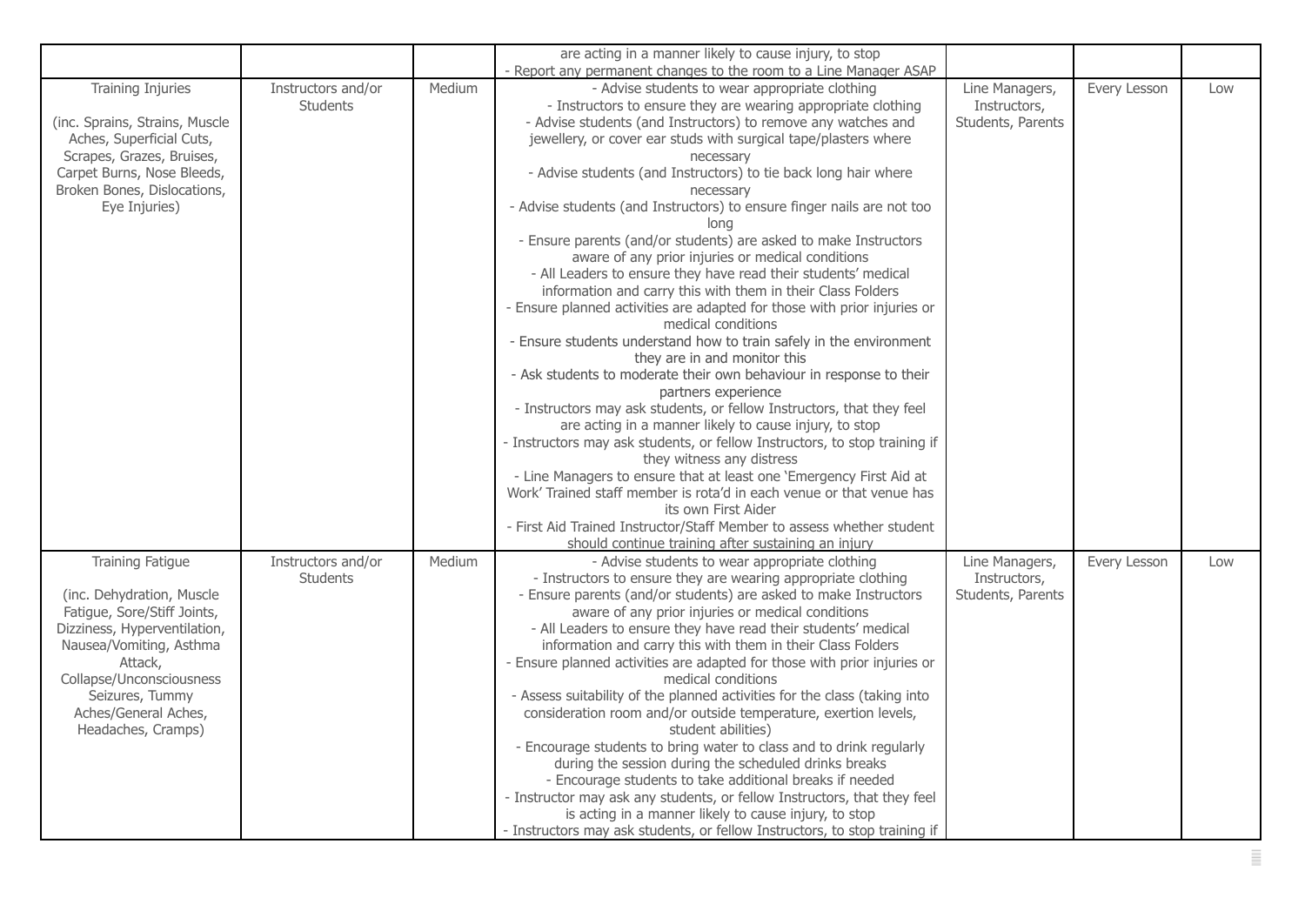|                                                                           |                                            |        | they witness any distress<br>- Line Managers to ensure that at least one 'Emergency First Aid at<br>Work' Trained staff member is rota'd in each venue or that venue has<br>its own First Aider<br>- First Aid Trained Instructor/Staff Member to assess whether student<br>should continue training after experiencing training fatigue                                                                                                                                                                                                                                                                                                                                                                           |                                                        |                        |     |
|---------------------------------------------------------------------------|--------------------------------------------|--------|--------------------------------------------------------------------------------------------------------------------------------------------------------------------------------------------------------------------------------------------------------------------------------------------------------------------------------------------------------------------------------------------------------------------------------------------------------------------------------------------------------------------------------------------------------------------------------------------------------------------------------------------------------------------------------------------------------------------|--------------------------------------------------------|------------------------|-----|
| Severe Allergic Reaction or<br>Anaphylaxis                                | Instructors, Students<br>and/or Spectators | Medium | - Ensure all students complete a Details Form which specifically asks<br>about medical conditions<br>- All Leaders to ensure they have read their students' medical<br>information and carry this with them in their Class Folders<br>- Ensure all Instructors have been made aware of any severe student<br>allergies and any treatment plans i.e. epipens for specific students in<br>their classes<br>- Ensure that students attending Camps are asked not to bring nuts in<br>their packed lunches<br>- Line Managers to ensure that at least one 'Emergency First Aid at<br>Work' Trained staff member is rota'd in each venue or that venue has<br>its own First Aider (trained in dealing with Anaphylaxis) | Line Managers,<br>Instructors,<br>Students, Parents    | Every Lesson           | Low |
| Choking                                                                   | Instructors, Students<br>and/or Spectators | Medium | - Ensure that no snacks or chewing gum are consumed during training<br>- Line Managers to ensure that at least one 'Emergency First Aid at<br>Work' Trained staff member is rota'd in each venue or that venue has<br>its own First Aider (trained in dealing with Choking)                                                                                                                                                                                                                                                                                                                                                                                                                                        | Line Managers,<br>Instructors,<br>Students             | Every Lesson           | Low |
| <b>Burns/Scalds</b>                                                       | Instructors, Students<br>and/or Spectators | Medium | - Ensure any heaters/radiators are not hot enough to cause a burn<br>- Ensure that heaters/radiators are not misused i.e. sat on, stood on,<br>used to store water bottles on<br>- Ensure students supervised closely in any room with a 'Boiling Water<br>Tap' (i.e. the Netherhall Pavilion Room)<br>- Line Managers to ensure that at least one 'Emergency First Aid at<br>Work' Trained staff member is rota'd in each venue or that venue has<br>its own First Aider (trained in dealing with Burns/Scalds)<br>- Advise children where appropriate that hot taps can be very hot                                                                                                                              | Line Managers,<br>Instructors,<br><b>Students</b>      | Every Lesson           | Low |
| Fire Resulting in Injury or<br>Death                                      | Instructors, Students<br>and/or Spectators | Medium | - Instructors to ensure children know what to do in the event of a fire<br>alarm<br>- Ensure Instructors and students are familiar with the location of fire<br>exits and fire assembly points<br>- Ensure exits and walkways are kept clear of equipment and other<br>obstacles<br>- Ensure that no smoking rules are adhered to at all venues<br>- Ensure Instructors are familiar with the location of fire extinguishers<br>and break glass points (where available)<br>- Ensure any heaters/radiators are not hot enough to cause a burn<br>- Ensure that heaters/radiators are not misused i.e. sat on, stood on,<br>used to store water bottles on                                                          | Line Managers,<br>Instructors,<br>Students             | Every Lesson           | Low |
| Poor Response to<br>Accidents/Injury/Incidents<br>Leading to Further Harm | Instructors, Students<br>and/or Spectators | Medium | - Line Managers to ensure class sizes are kept at a safe level with an<br>appropriate number of Instructors assigned to each class<br>- Ensure you have First Aid Kit readily available at every class<br>- Line Managers to ensure First Aid Kits are checked and re-stocked                                                                                                                                                                                                                                                                                                                                                                                                                                      | Line Managers,<br>Instructors.<br>Students,<br>Parents | If Situation<br>Arises | Low |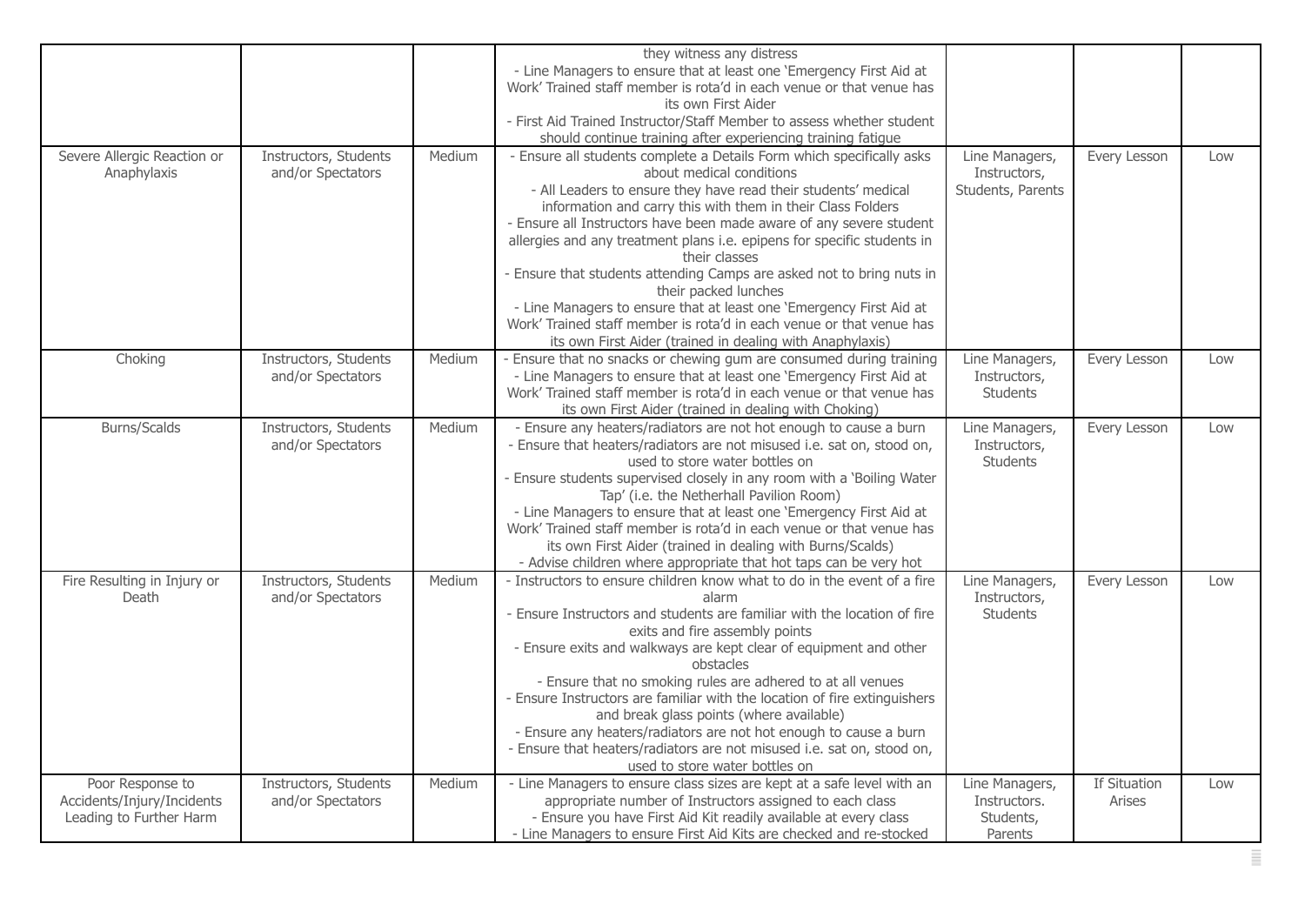|                                                                                                    |                                                |        | regularly<br>- Line Managers to ensure 'First Aid Kit Usage Reports' and<br>'Incident/Accident Report Forms' are available in First Aid Kits/<br><b>Instructor Folders</b><br>- Ensure gloves are worn when delivering First Aid when appropriate<br>- Line Managers to ensure all staff have received, and read, a copy of<br>the Company Handbook which includes a Health and Safety Policy<br>- Line Managers to ensure that at least one 'Emergency First Aid at<br>Work' Trained staff member is rota'd in each venue or that venue has<br>its own First Aider<br>- Line Managers to ensure that regular Health & Safety Training is<br>provided<br>- Line Managers to ensure that all Instructors, even those without<br>First Aid training, are aware of their role during an emergency<br>situation<br>- Line Managers to ensure that all Instructors are aware of how to<br>identify, and respond to, head injuries<br>- Ensure all students provide signed consent to administer First Aid<br>- Ensure all students complete a Details Form which specifically asks<br>about medical conditions<br>- All Leaders to ensure they have read their students' medical<br>information and carry this with them in their Class Folders (as well as<br>Next of Kin details)<br>- Ensure all Instructors have CKF HQ and Rota Phone Numbers stored<br>in their personal Mobile Phones<br>- Line Managers to ensure all First Aid Kit Usage Reports and<br>Incident/Accident Report Forms are reviewed<br>- Line Managers to ensure any relevant Incidents/Accidents are<br>reported to RIDDOR |                                                   |                        |     |
|----------------------------------------------------------------------------------------------------|------------------------------------------------|--------|-------------------------------------------------------------------------------------------------------------------------------------------------------------------------------------------------------------------------------------------------------------------------------------------------------------------------------------------------------------------------------------------------------------------------------------------------------------------------------------------------------------------------------------------------------------------------------------------------------------------------------------------------------------------------------------------------------------------------------------------------------------------------------------------------------------------------------------------------------------------------------------------------------------------------------------------------------------------------------------------------------------------------------------------------------------------------------------------------------------------------------------------------------------------------------------------------------------------------------------------------------------------------------------------------------------------------------------------------------------------------------------------------------------------------------------------------------------------------------------------------------------------------------------------------------------------------------------------------|---------------------------------------------------|------------------------|-----|
| Contraction of Infectious<br>Diseases from Blood/Bodily<br>Fluids or other sources of<br>infection | Instructors, Students<br>and/or Spectators     | Medium | - Ensure parents (and/or students) are asked to make Instructors<br>aware of any prior illnesses/conditions<br>- Ensure gloves are worn when dealing with blood or other bodily<br>fluids<br>- Ensure all cuts are promptly cleaned and dressed<br>- Ensure any residual blood/bodily fluids on the floor, mats and/or any<br>equipment is cleaned immediately using appropriate<br>equipment/products (a caretaker should be contacted if available)<br>- Ensure all blood spillages are reported to the venue<br>- Ensure anything used to clean blood/bodily fluids is disposed of<br>appropriately<br>- Ensure you are vigilant for superficial injuries sustained during<br>training (particularly pad work)<br>- Sanitise mats/balls at regular intervals                                                                                                                                                                                                                                                                                                                                                                                                                                                                                                                                                                                                                                                                                                                                                                                                                                 | Instructors,<br>Students,<br>Parents              | If Situation<br>Arises | Low |
| Child/Vulnerable Adult<br>Protection Issues Resulting in<br>Physical or Psychological<br>Damage    | Students and/or<br><b>Instructors Under 18</b> | Medium | - Line Managers to ensure all relevant staff have DBS checks<br>- Line Managers to ensure all staff have received, and read, a copy of<br>the Company Handbook which includes a comprehensive Child<br>Protection Policy Protection and Anti-Bullying Policy                                                                                                                                                                                                                                                                                                                                                                                                                                                                                                                                                                                                                                                                                                                                                                                                                                                                                                                                                                                                                                                                                                                                                                                                                                                                                                                                    | Line Managers,<br>Instructors,<br><b>Students</b> | Every Lesson           | Low |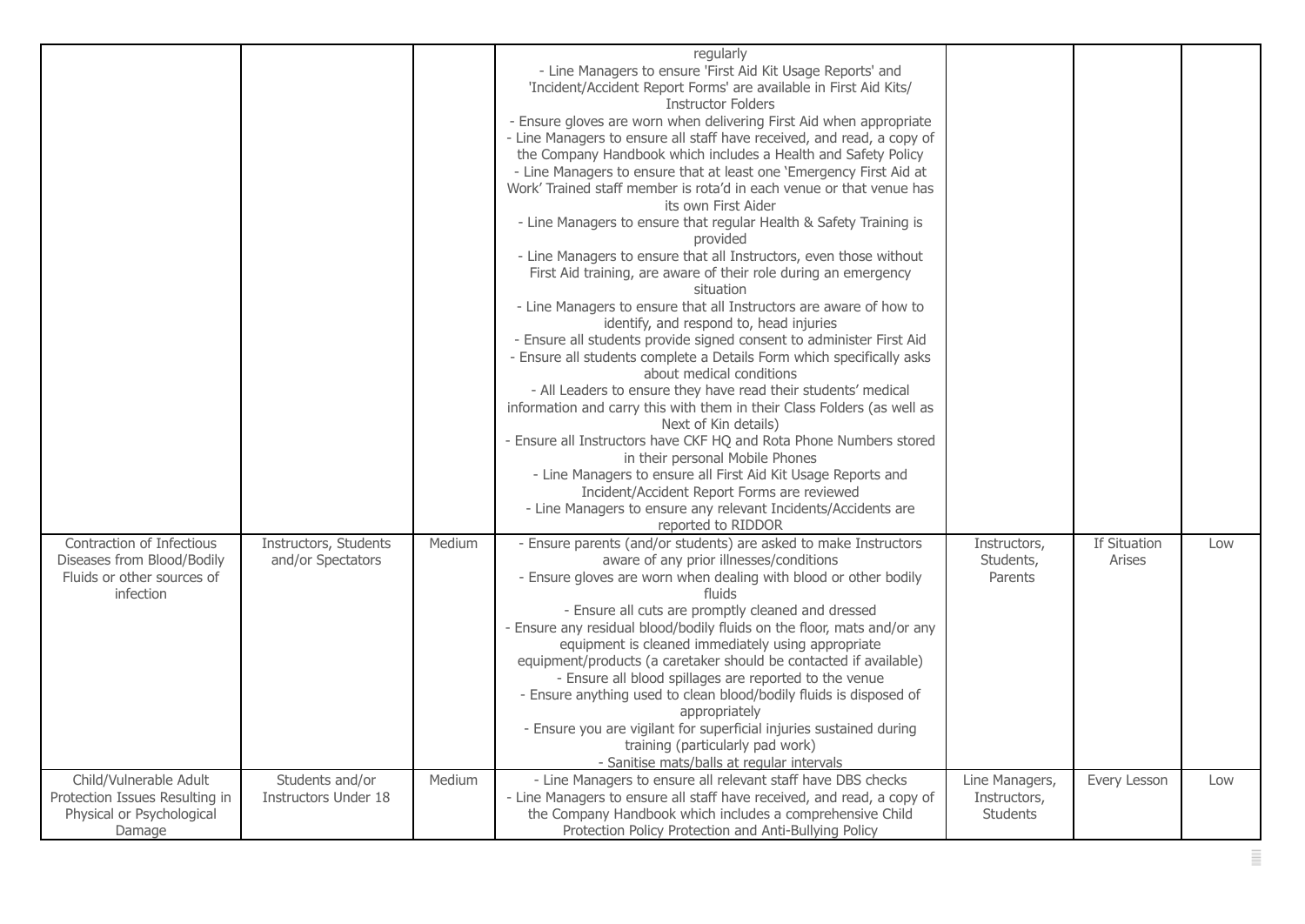| (inc. Bullying, Abuse of a<br>Child by another Child, Abuse<br>of a Child by an Instructor,<br>Abuse of a Child by a<br>Member of the Public,<br>Students Absconding,<br>Students Leaving without<br>Permission) |                                            |        | - Line Managers to ensure all staff receive regular Child Protection<br>Training particularly in identifying the signs/symptoms of abuse<br>- Line Managers and Class Leaders to ensure all Instructors are aware<br>of any Youth Kung Fu students who are NOT permitted to walk home<br>alone<br>- Ensure students are supervised within the class at all times<br>- Ensure students seek permission before leaving the room and are<br>supervised if appropriate<br>- Ensure a register and/or headcount is taken at every class<br>- Ensure students do not enter storage cupboards<br>- Ensure all 'strangers' are challenged<br>- Line Managers to ensure any reported incidences of bullying or<br>suspected abuse are dealt with swiftly and in accordance with<br>Company Policy (in liaison with any Schools if necessary)<br>- Line Managers to ensure that Instructors who are under 18 do not<br>work above the appropriate number of hours or outside the<br>appropriate times<br>- Line Managers to ensure that Instructors who are under 18 have<br>been appropriately trained in their Child Protection duties<br>- Line Managers to ensure that Instructors who are under 18 have<br>been provided with appropriate Health and Safety training |                                      |                               |     |
|------------------------------------------------------------------------------------------------------------------------------------------------------------------------------------------------------------------|--------------------------------------------|--------|-----------------------------------------------------------------------------------------------------------------------------------------------------------------------------------------------------------------------------------------------------------------------------------------------------------------------------------------------------------------------------------------------------------------------------------------------------------------------------------------------------------------------------------------------------------------------------------------------------------------------------------------------------------------------------------------------------------------------------------------------------------------------------------------------------------------------------------------------------------------------------------------------------------------------------------------------------------------------------------------------------------------------------------------------------------------------------------------------------------------------------------------------------------------------------------------------------------------------------------------------------------------|--------------------------------------|-------------------------------|-----|
| Aggressive Behaviour from<br>Students, their<br>Parents/Guardians,<br>Instructors or Other Venue<br><b>Users</b>                                                                                                 | Instructors, Students<br>and/or Spectators | Medium | - Line Managers to ensure class sizes are kept at a safe level with an<br>appropriate number of Instructors assigned to each class<br>- Ensure all Instructors have CKF HQ, Rota Phone and fellow<br>Instructors Phone Numbers (where appropriate) stored in their<br>personal Mobile Phones<br>- Instructors provided with Health & Safety Training which includes<br>dealing with aggressive situations<br>- Instructors may end a session if they feel uncomfortable/unsafe<br>teaching and report the incident immediately to a Line Manager                                                                                                                                                                                                                                                                                                                                                                                                                                                                                                                                                                                                                                                                                                                | Line Managers,<br><b>Instructors</b> | Every Lesson                  | Low |
| Unexpected, Last Minute,<br>Changes Leading to Unsafe<br><b>Classes</b><br>(inc. Instructor Absence,<br>Sudden Instructor Illness,<br>Room Change, No Room<br>Access)                                            | Instructors, Students<br>and/or Spectators | Medium | - Line Managers to ensure class sizes are kept at a safe level with an<br>appropriate number of Instructors assigned to each class<br>- Ensure all Instructors have CKF HQ, Rota Phone and fellow<br>Instructors Phone Numbers (where appropriate) stored in their<br>personal Mobile Phones<br>- Instructors provided with Health & Safety Training which includes<br>dealing with unexpected, last minute, changes<br>- In the event of a last minute change Instructors should perform a<br>dynamic Risk Assessment looking at the suitability of the training<br>space, class plan and check for any new/additional hazards<br>- Instructors may end a session if they feel uncomfortable/unsafe<br>teaching and report the incident immediately to a Line Manager                                                                                                                                                                                                                                                                                                                                                                                                                                                                                          | <b>Instructors</b>                   | If Situation<br><b>Arises</b> | Low |
| Illness or Injury caused by<br>Training Outside/the Weather                                                                                                                                                      | Instructors, Students<br>and/or Spectators | Medium | - Advise students to wear appropriate clothing for the weather<br>(covering up against the sun, keeping warm when it's cold)<br>- Advise students to use sun protection when appropriate (i.e sun<br>cream and sun hat)<br>- Inspect ground for hazards                                                                                                                                                                                                                                                                                                                                                                                                                                                                                                                                                                                                                                                                                                                                                                                                                                                                                                                                                                                                         | <b>Instructors</b>                   | If Situation<br>Arises        | Low |